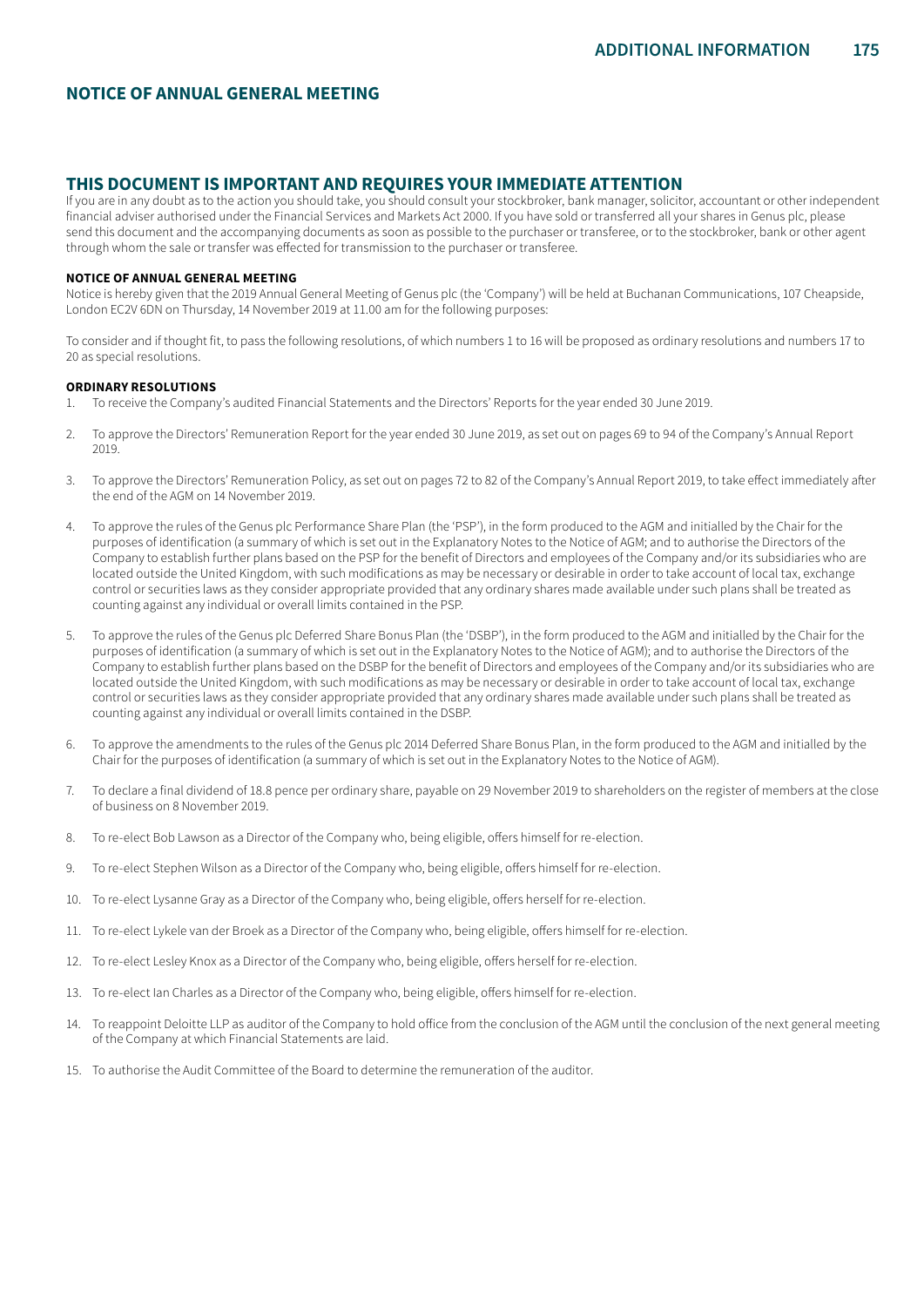- 16. That the Directors be generally and unconditionally authorised in accordance with section 551 of the Companies Act 2006 (the 'Act') to exercise all the powers of the Company to allot shares in the Company and to grant rights to subscribe for, or to convert any security into, shares in the Company up to a maximum aggregate nominal amount of:
	- 16.1. £2,168,994.10 being 21,689,941 ordinary shares of 10 pence each ('Ordinary Shares') representing one third of the issued share capital of the Company; and
	- 16.2.£2,168,994.10 being 21,689,941 Ordinary Shares representing a further third of the issued share capital of the Company, provided that (i) they are equity securities (within the meaning of section 560(1) of the Act) and (ii) they are offered by way of an offer to holders of Ordinary Shares open for acceptance for a period fixed by the Directors to holders on the register on a fixed record date (as the Directors may determine) in proportion as nearly as may be to the respective numbers of Ordinary Shares held by them on any such record date and to other holders of equity securities entitled to participate therein, but subject to such exclusions or other arrangements as the Directors may deem necessary or expedient to deal with any fractional entitlements or legal or practical difficulties under the laws of, or the requirements of any regulatory body or any stock exchange in, any territory or by virtue of shares being represented by depositary receipts or any other matter (a 'rights issue'), such authority to expire on the conclusion of the Company's AGM next following or, if earlier, the close of business on the day which is 15 months after the date on which this resolution is passed save that the Company may, before the expiry of such period, make an offer or agreement which would or might require shares to be allotted or such rights to be granted after such expiry and the Directors may allot shares and grant rights in pursuance of such an offer or agreement as if the authority conferred hereby had not expired.

#### **SPECIAL RESOLUTIONS**

- 17. That subject to and conditional on the passing of resolution 16, the Directors be authorised, pursuant to sections 570 and 573 of the Companies Act 2006 (the 'Act'), to allot equity securities (within the meaning of section 560 of the Act) for cash pursuant to the authority conferred by resolution 16 and by way of a sale of treasury shares as if section 561(1) of the Act did not apply to any such allotment, provided that this power shall be limited to the allotment of equity securities (and sale of treasury shares):
	- 17.1. in connection with an offer of securities (but in the case of the authority granted under paragraph 16.2 of resolution 16 above by way of rights issue only, as defined in that paragraph) to the holders of Ordinary Shares on a fixed record date (as the Directors may determine) in proportion as nearly as may be to the respective numbers of Ordinary Shares held by them, on any such record date and to such other holders of equity securities entitled to participate therein, but subject to such exclusions or other arrangements as the Directors may deem necessary or expedient to deal with any fractional entitlements or legal or practical difficulties under the laws of, or the requirement of any regulatory body or any stock exchange in, any territory or by virtue of shares being represented by depository receipts or any other matter; and
	- 17.2. other than pursuant to paragraph 17.1 above, to any person or persons up to an aggregate nominal amount of £162,674.50 representing not more than 2.5% of the issued share capital of the Company as at 30 September 2019 (being the latest practicable date prior to the publication of this Notice),

such authority to expire upon the expiry of the general authority conferred by resolution 16 above, save that the Company may, before such expiry, make an offer or agreement which would, or might, require equity securities to be allotted, or treasury shares to be sold, after such expiry and the Directors may allot equity securities or sell treasury shares in pursuance of any such offer or agreement as if the power had not expired.

- 18. That subject to and conditional on the passing of resolution 16, and in addition to any authority granted by resolution 17, the Directors be authorised, pursuant to sections 570 and 573 of the Companies Act 2006 (the 'Act'), to allot equity securities (within the meaning of section 560 of the Act) for cash pursuant to the authority conferred by that resolution and by way of a sale of treasury shares as if section 561(1) of the Act did not apply to any such allotment and sale, provided that this power shall be:
	- 18.1.limited to the allotment of equity securities, or sale of treasury shares, up to an aggregate nominal amount of £325,349.10 representing not more than 5% of the issued share capital of the Company as at 30 September 2019 (being the latest practicable date before publication of this Notice); and
	- 18.2.used only for the purposes of financing (or refinancing, if the authority is to be used within six months after the original transaction) a transaction which the Directors of the Company determine to be an acquisition or other capital investment of a kind contemplated by the Statement of Principles on Disapplying Pre-Emption Rights most recently published by the Pre-Emption Group prior to the date of this Notice,

such authority to upon the expiry of the general authority conferred by resolution 16 above, save that the Company may, before such expiry, make an offer or agreement which would, or might, require equity securities to be allotted, or treasury shares sold, after such expiry and the Directors may allot equity securities or sell treasury shares in pursuance of any such offer or agreement as if the power had not expired.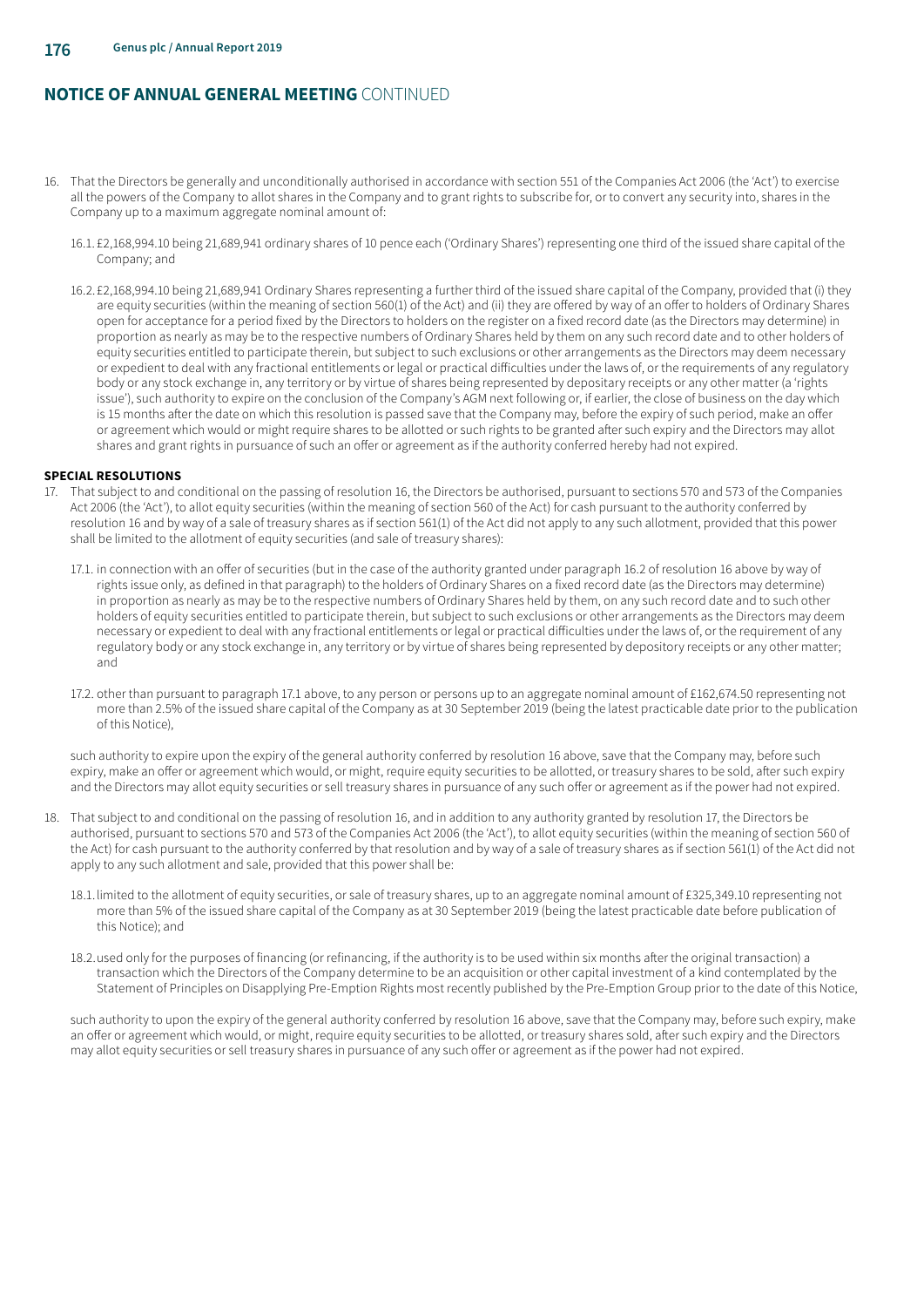- 19. That the Company be generally and unconditionally authorised to make market purchases (within the meaning of section 693(4) of the Companies Act 2006) of Ordinary Shares on such terms and in such manner as the Directors think fit provided that:
	- 19.1.the maximum aggregate number of Ordinary Shares hereby authorised to be purchased is 6,506,982 (representing 10% of the Company's issued ordinary share capital as at 30 September 2019, being the latest practicable date before publication of this Notice);
	- 19.2.the minimum price, exclusive of any expenses, which may be paid for an Ordinary Share is 10 pence;
	- 19.3.the maximum price, exclusive of any expenses, which may be paid for an Ordinary Share is an amount equal to the higher of: (a) 105% of the average of the middle market quotations for an Ordinary Share, as derived from the London Stock Exchange Daily Official List, for the five business days immediately before the day on which such share is contracted to be purchased; and (b) the higher of the price of the last independent trade and the highest current independent bid for an Ordinary Share in the Company on the trading venues where the market purchases by the Company pursuant to the authority conferred by this resolution 20 will be carried out; and
	- 19.4.the authority conferred by this resolution shall expire on the conclusion of the Company's AGM next following or the close of business on the day which is 15 months after the date of its passing (whichever occurs first) unless previously renewed, varied or revoked by the Company in general meeting, except that the Company may, before such expiry, enter into a contract for the purchase of Ordinary Shares under the authority hereby conferred prior to the expiry of such authority, which will or may be completed by or executed wholly or partly after the expiration of this authority, and may purchase its Ordinary Shares in pursuance of any such contract.
- 20. That a General Meeting, other than an Annual General Meeting, may be called on not less than 14 clear days' notice and that such authority shall expire on the conclusion of the Company's AGM next following.

The Board considers that all the resolutions to be considered at the AGM are in the best interests of the Company and its members as a whole and are therefore likely to promote the success of the Company for the benefit of its members as a whole. The Directors unanimously recommend that you vote in favour of all the proposed resolutions as they intend to do in respect of their own beneficial holdings which amount in aggregate to 85,186 shares representing approximately 0.131% of the existing issued ordinary share capital of the Company.

By order of the Board Registered office: Matrix House Basing View Basingstoke RG21 4DZ Registered in England and Wales with number 02972325

wil Harte

**DAN HARTLEY** Group General Counsel & Company Secretary 30 September 2019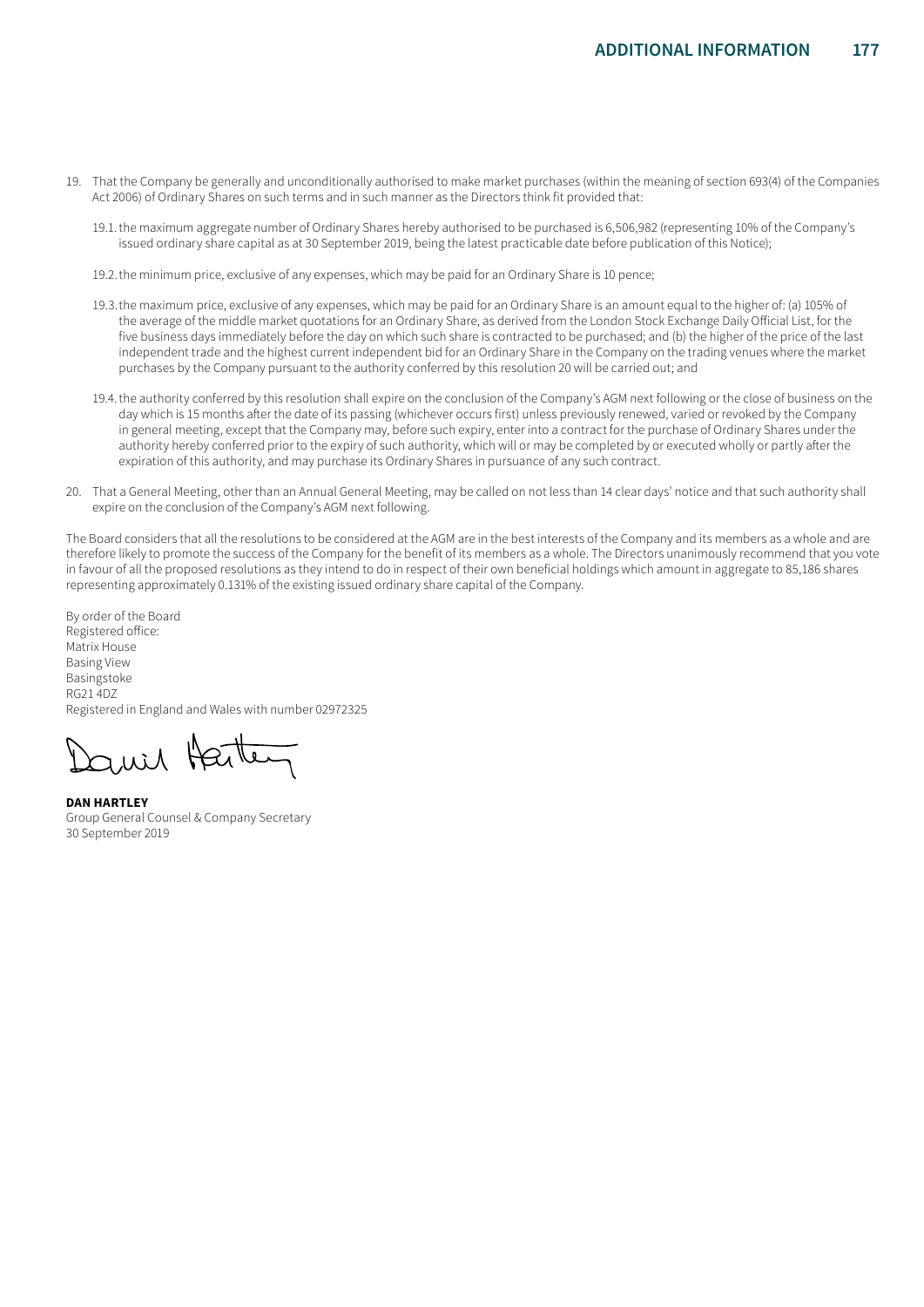#### **EXPLANATORY NOTES**

This section contains an explanation of each of the resolutions to be put to the AGM. Resolutions 1 to 16 are ordinary resolutions requiring the approval of a simple majority of shareholders present (in person or by proxy) and voting at the AGM. Resolutions 17 to 20 are special resolutions requiring the approval of 75% of shareholders present (in person or by proxy) and voting at the AGM.

## RESOLUTION 1 – TO RECEIVE THE ANNUAL REPORT

The Chairman will present the Annual Report to the AGM.

## RESOLUTION 2 – APPROVAL OF THE DIRECTORS' REMUNERATION REPORT

The Company is required to offer an annual advisory vote on the implementation of the Company's existing remuneration policy in terms of the payments and share awards made to Directors during the year (the 'Directors' Remuneration Report').

Resolution 2 seeks shareholder approval for the Directors' Remuneration Report (other than the part containing the Directors' Remuneration Policy) as set out on pages 69 to 94 of the Company's Annual Report 2019. The Directors' Remuneration Report gives details of the Directors' remuneration for the year ended 30 June 2019. Resolution 2 is an advisory resolution and does not affect the future remuneration paid to any Director. The report also includes details of the Remuneration Committee's representations and activities. The Company's auditor Deloitte LLP has audited those parts of the Directors' Remuneration Report which are required to be audited and their report is issued in the Company's Annual Report 2019.

The current Directors' Remuneration Policy was approved at the Company's Annual General Meeting held in November 2016 and is set out in our 2016 Annual Report which is available from our website at www.genusplc.com. The 2016 remuneration policy does not form part of the Directors' Remuneration Report for the purposes of resolution 2.

## RESOLUTION 3 – APPROVAL OF THE DIRECTORS' REMUNERATION POLICY

The Company is required to offer a binding vote on the Company's forward looking remuneration policy (the 'Directors' Remuneration Policy') at least once every three years or earlier if a change is made to the Directors' Remuneration Policy, or if the advisory vote is not passed by shareholders.

Resolution 3 seeks shareholder approval for the Directors' Remuneration Policy given the changes made to it as outlined in the letter from the Chairman of the Remuneration Committee within the Directors' Remuneration Report (the 'Revised Policy'). The Revised Policy is set out on pages 72 to 82 of the Company's Annual Report 2019. The Revised Policy is designed to support the continued transformation of the Company into a global agricultural biotechnology pioneer by allowing the Company to recognise innovation and progress and to attract and motivate a high quality leadership team and drive focus and behaviours on long term achievement.

Subject to such approval, the proposed effective date of the Directors' Remuneration Policy is 14 November 2019, being the date of the AGM, and all payments from that date from the Company to the Directors and any former Directors must be made in accordance with such policy if approved (unless a revision to the policy has been separately approved by a shareholder resolution to allow for such a payment).

If the Directors' Remuneration Policy is not approved for any reason, the Company will, if and to the extent permitted by the Act, continue to make payments to Directors in accordance with the existing Remuneration Policy until a new Directors' Remuneration Policy is approved by shareholders.

## RESOLUTION 4 – ADOPTION OF THE GENUS PLC PERFORMANCE SHARE PLAN (THE 'PSP')

The Remuneration Committee has determined that it is appropriate to seek shareholder approval for the implementation of a performance share plan to replace the existing plan, which has been prepared taking account of the significant updates to best practice in corporate governance since the existing plan was adopted by shareholders in 2014.

A summary of the PSP rules is set out in the Explanatory Notes to this document on pages 182 to 184.

#### RESOLUTION 5 – ADOPTION OF THE GENUS PLC DEFERRED SHARE BONUS PLAN (THE 'DSBP')

The Remuneration Committee has determined that it is appropriate to seek shareholder approval for the implementation of a deferred share bonus plan to replace the existing plan which has been prepared taking account of the significant updates to best practice in corporate governance since the existing plan was adopted by the Board in 2014.

A summary of the DSBP rules is set out in the Explanatory Notes to this document on pages 182 to 184.

## RESOLUTION 6 – APPROVAL OF AMENDMENTS TO THE GENUS PLC 2014 DEFERRED SHARE BONUS PLAN (THE '2014 DSBP')

The Remuneration Committee has determined that it is appropriate to seek shareholder approval to amend the 2014 DSBP, so that existing awards made under the 2014 DSBP can be satisfied using newly issued or treasury shares. Allowing the use of new issue or treasury shares will give the Company greater flexibility in satisfying existing awards and ensures that Company cash need not be used to acquire existing shares in the market to satisfy awards if it is determined that there are other uses for such cash.

The 2014 DSBP will also be amended so that awards may not be satisfied by newly issued or treasury shares where to do so would cause the number of shares which may be issued pursuant to outstanding awards granted within the previous 10 years under the 2014 DSBP:

- $\geq$  and any other employees' share scheme adopted by the Company, when added to the number of shares issued for the purpose of any such 2014 DSBP awards, to exceed 10 per cent. of the Company's ordinary share capital in issue immediately prior to the proposed date of grant; and
- > and any other executive (discretionary) employees' share scheme adopted by the Company, when added to the number of shares issued for the purpose of any such 2014 DSBP awards, to exceed 5 per cent. of the Company's ordinary share capital in issue immediately prior to the proposed date of grant. For these purposes, the Committee interprets this 5 per cent. limit as applying to awards granted to Executive Directors and executive committee members only.

## RESOLUTION 7 – FINAL DIVIDEND

Final dividends must be approved by shareholders but must not exceed the amount recommended by Directors. If the meeting approves the recommended final dividend it will be paid out in accordance with resolution 7. An interim dividend of 8.9 pence per Ordinary Share was paid on 4 April 2019 to shareholders on the register at 8 March 2019, resulting in a total dividend for the year of 27.7 pence per Ordinary Share.

## RESOLUTIONS 8 TO 13 – RE-ELECTION OF DIRECTORS

In accordance with provisions of the UK Corporate Governance Code, all Directors of the Company are required to offer themselves for annual reelection. Biographies of all of the current Directors can be found on pages 50 to 51 of the Company's Annual Report 2019 together with reasons why their contributions are, and continue to be, important to the Company's long term sustainable success. The Board has considered whether each of the independent Non-Executive Directors is free from any relationship that could materially interfere with the exercise of his or her independent judgement and has determined that each continues to be considered to be independent.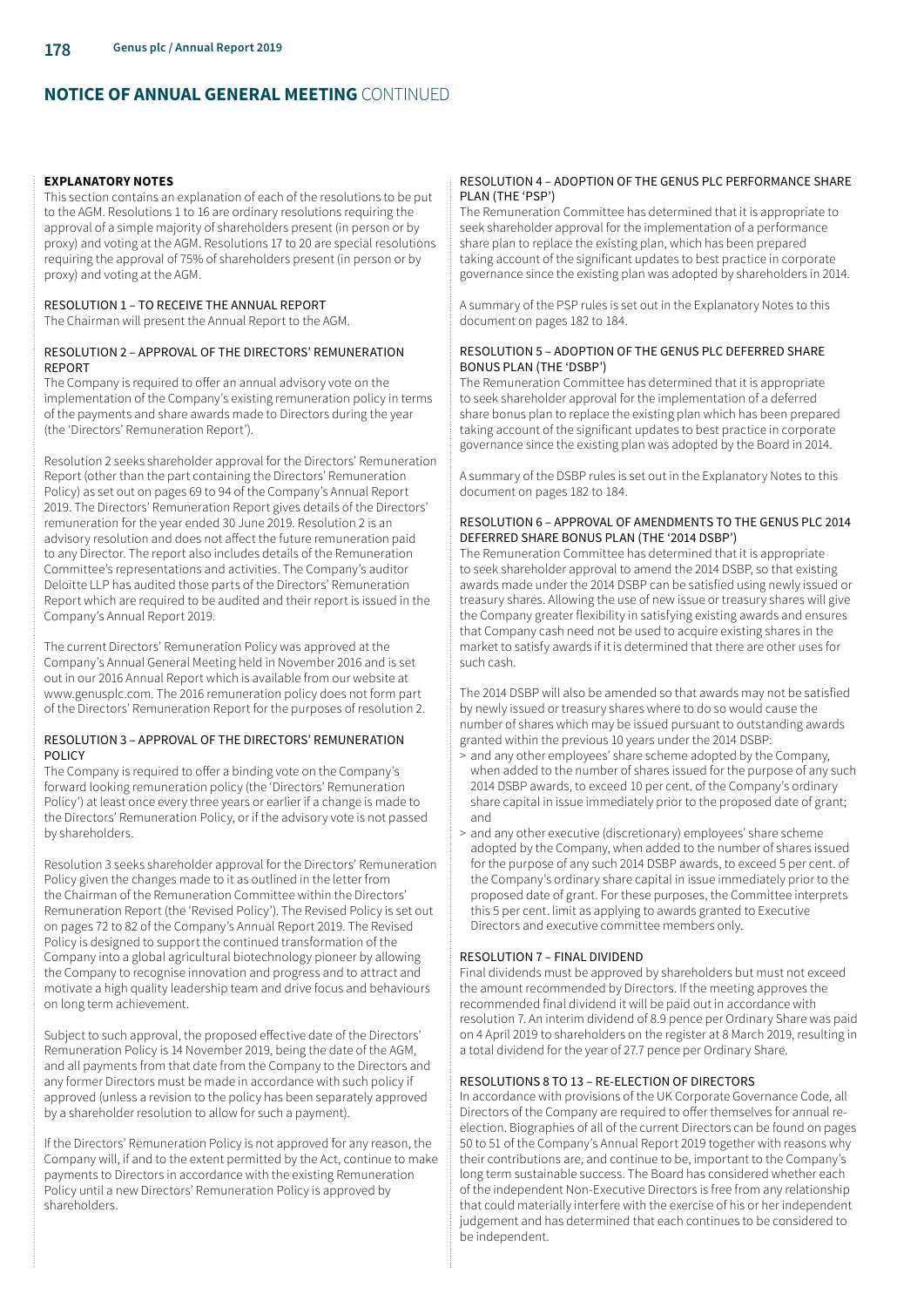The Board recognises that Robert Lawson will have served nine years as Chairman of the Company at the date of the AGM. He recognises the requirement to move on from the role of Chairman in due course, but the Board has postponed this change, to ensure a smooth transition to the new Chief Executive. Robert Lawson continues to make an outstanding contribution to the Board and provides continuity during the transition, given his significant knowledge of the business.

#### RESOLUTIONS 14 AND 15 – APPOINTMENT OF AUDITOR AND AUDITOR'S REMUNERATION

The Company is required to appoint an auditor at each general meeting at which accounts are presented, to hold office until the end of the next such meeting. This resolution is recommended by the Audit Committee and proposes the reappointment of the Company's existing auditor, Deloitte LLP and gives authority to the Audit Committee to agree the auditor's remuneration.

## RESOLUTION 16 – AUTHORITY TO ALLOT SHARES

Resolution 16 is proposed as an ordinary resolution and seeks the approval of shareholders, in accordance with section 551 of the Act, to authorise the Directors to allot Ordinary Shares for a period as stated in resolution 16.

The Investment Association ('IA') guidelines on Directors' authority to allot shares state that IA members will regard as routine resolutions seeking the authority to allot shares representing up to two-thirds of the Company's issued share capital, provided that any amount in excess of one-third of the Company's issued share capital is only used to allot shares pursuant to a fully pre-emptive rights issue.

In light of the IA guidelines, the Board considers it appropriate that Directors be granted authority to allot shares in the capital of the Company up to a maximum nominal amount of £4,337,988.30 representing two-thirds of the Company's issued ordinary share capital as at 30 September 2019 (the latest practicable date prior to publication of this Notice). If the Company wishes to allot more than a nominal amount of £2,168,994.10 (representing one-third of the Company's issued ordinary share capital), then any additional amount can only be allotted pursuant to a rights issue. The power will last until the end of the next AGM of the Company or, if earlier, on the close of business on the day which is 15 months after the date on which resolution 16 is passed.

The Directors have no current intention to allot new Ordinary Shares (other than in relation to the Company's employee share schemes) however they consider it appropriate to maintain the flexibility that this resolution provides. As at the date of this Notice, no shares are held by the Company in treasury.

RESOLUTIONS 17 AND 18 – DISAPPLICATION OF PRE-EMPTION RIGHTS Resolutions 17 and 18 are special resolutions and give the Directors authority to allot Ordinary Shares in the capital of the Company pursuant to the authority granted under resolution 16 above for cash without complying with the pre-emption rights in the Act in certain circumstances.

The Pre-Emption Group's Statement of Principles (the 'Pre-Emption Group Principles') allow the Company to seek authority for an issue of shares for cash otherwise than in connection with a pre-emptive offer of up to 10% of the Company's issued share capital, provided that:

- shares are not allotted for cash on a non pre-emptive basis in excess of an amount equal to 7.5% of the total issued ordinary share capital of the Company (excluding treasury shares) within a rolling threeyear period, without prior consultation with shareholders; and
- (b) 5% of the authority can only be used in connection with an acquisition or specified capital investment which is announced contemporaneously with the issue or which has taken place in the preceding six-month period and is disclosed in the announcement of the issue (a 'Relevant Acquisition or Specified Capital Investment').

In line with Pre-Emption Group guidance, the annual disapplication of pre-emption rights is being proposed as two separate resolutions.

Resolution 17 will permit the Directors to allot:

- 17.1 equity securities for cash and sell treasury shares up to a nominal amount of 4,337,988.30, representing two-thirds of the Company's issued share capital as at 30 September 2019 (the latest practicable date prior to publication of this Notice) on an offer to existing shareholders on a pre-emptive basis (that is including a rights issue or an open offer), with one-third being available only in connection with a rights issue (in each case subject to any adjustments, such as for fractional entitlements and overseas shareholders, as the Directors see fit); and
- 17.2 equity securities for cash and sell treasury shares up to a maximum nominal value of £162,674.50, representing approximately 2.5% of the issued ordinary share capital of the Company as at 30 September 2019 (the latest practicable date prior to publication of this Notice) otherwise than in connection with a pre-emptive offer to existing shareholders.

The authority contained in resolution 17.2 above is limited to approximately 2.5% of the issued ordinary share capital of the Company as at 30 September 2019 (the latest practicable date prior to publication of this Notice) following the allotment by the Company in December 2018 of 3,097,000 Ordinary Shares of 10p each by way of an equity placing.

Resolution 18 is being proposed as a separate resolution to authorise the Directors to allot additional equity securities for cash and sell treasury shares up to a maximum nominal value of £325,349.10, representing a further 5% of the issued ordinary share capital of the Company (as at 30 September 2019, being the latest practicable date prior to publication of this Notice), otherwise than in connection with a pre-emptive offer to existing shareholders for the purposes of financing a transaction (or refinancing within six months of the transaction) which the Directors determine to be an acquisition or other capital investment contemplated by the Pre-Emption Group Principles.

The authorities contained in resolutions 17 and 18 will expire upon the expiry of the authority to allot shares conferred in resolution 18 (that is at the end of the next AGM of the Company or, if earlier, on the close of business on the day which is 15 months from the date of these resolutions). The Directors' existing authority expires at the forthcoming AGM.

# RESOLUTION 19 – AUTHORITY TO PURCHASE OWN SHARES

Resolution 19 is proposed as a special resolution and seeks authority for the Company to purchase up to 10% of its Ordinary Shares at, or between, the minimum and maximum prices specified in this resolution. This power would be used only after careful consideration by the Directors, having taken into account market conditions prevailing at that time, the investment needs of the Company, its opportunities for expansion and its overall financial position. The Directors would exercise the authority to purchase Ordinary Shares only if they considered it to be in the best interests of shareholders as a whole and if the purchase could be reasonably expected to result in an increase in earnings per share.

The Directors have no present intention of exercising the authority to purchase Ordinary Shares but consider it prudent to obtain the flexibility this resolution provides. In considering whether to use this authority, the Directors will take into account factors including the financial resources of the Company, the Company's share price and future funding opportunities. The authority will be exercised only if the Directors believe that to do so would result in an increase in earnings per share and would be in the interests of shareholders generally. Any purchases of Ordinary Shares would be by means of market purchases through the London Stock Exchange.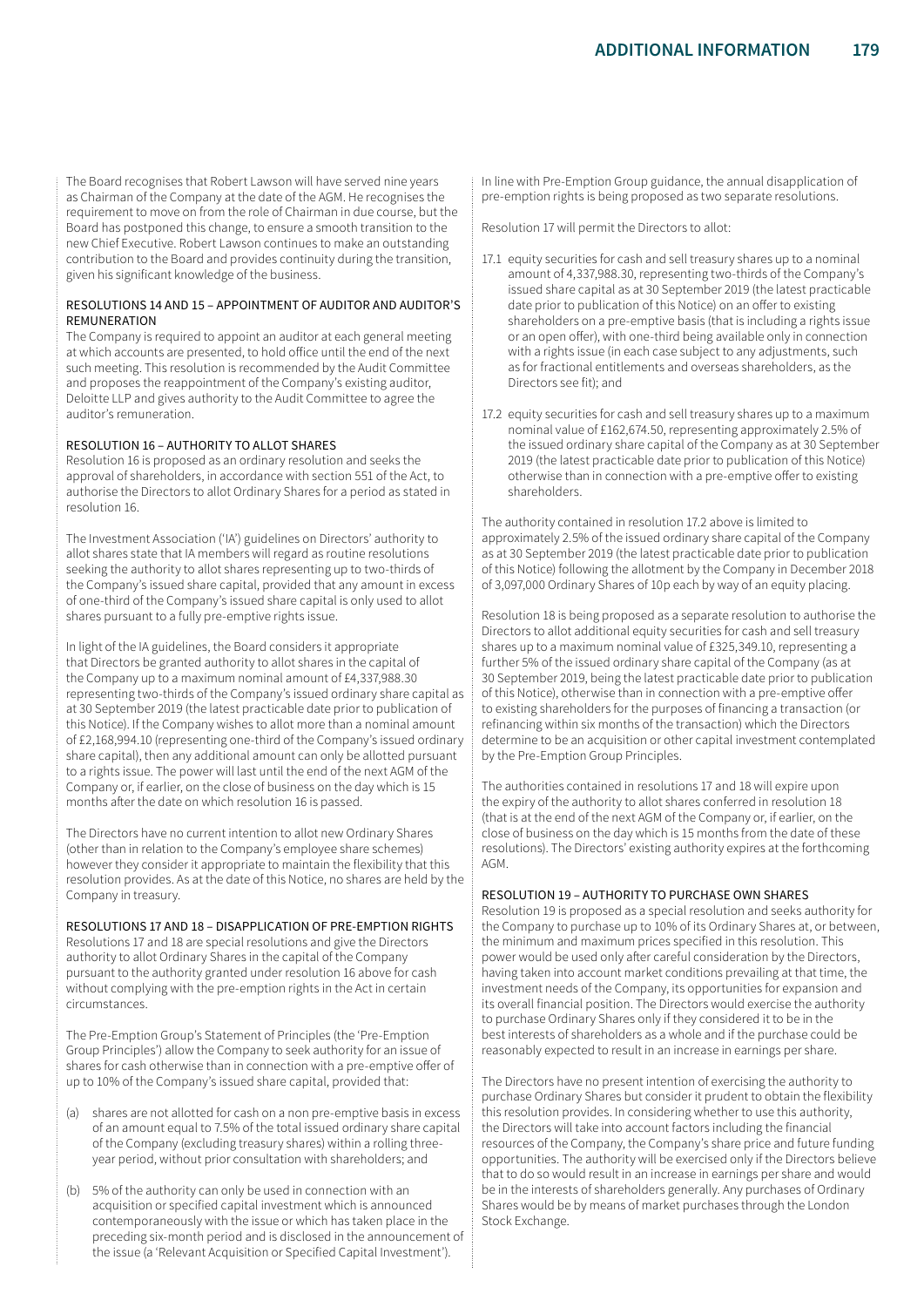Under the Act, the Company is allowed to hold its own shares in treasury following a purchase of its own shares, instead of cancelling them. Such shares may be resold for cash or used to satisfy share options and share awards under the Company's share incentive schemes but all rights attaching to them, including voting rights and any right to receive dividends, are suspended whilst they are held in treasury. If the Directors exercise the authority conferred by resolution 19, the Company will have the option of holding repurchased shares in treasury.

If resolution 19 is passed at the AGM, it is the Company's current intention to hold in treasury all of the shares it may purchase pursuant to the authority granted to it. However, in order to respond properly to the Company's capital requirements and prevailing market conditions, the Directors will reassess at the time of any and each actual purchase whether to hold the shares in treasury or cancel them, provided it is permitted to do so. As at the date of this Notice, no shares are held by the Company in treasury.

At 30 September 2019 (the latest practicable date prior to the publication of this Notice), options were outstanding to subscribe for 993,099 Ordinary Shares, representing 1.53% of the issued share capital at that date. If the full authority to purchase such shares (existing and sought) was exercised, they would represent 1.7% of the Company's issued share capital as at that date. The authority sought at the AGM will expire at the conclusion of the AGM next following, or the close of business on the day which is 15 months from the date of this resolution (whichever is earlier).

## RESOLUTION 20 – NOTICE PERIOD FOR GENERAL MEETINGS

Resolution 20 is proposed as a special resolution and seeks the approval of shareholders to reduce to 14 clear days the notice period required for a general meeting (other than an Annual General Meeting). The notice period required for general meetings for listed companies is 21 days but the Company may provide a shorter notice period of 14 clear days (for meetings other than Annual General Meetings) provided two conditions are met. The first condition is that the Company offers a facility for shareholders to vote by electronic means. This condition is met if the Company offers a facility, accessible to all shareholders, to appoint a proxy by means of a website. The second condition is that there is an annual resolution of shareholders approving the reduction of the minimum notice period from 21 days to 14 days. Annual General Meetings will continue to be held on at least 21 clear days' notice. It is intended that the shorter notice period would not be used as a matter of routine for general meetings but only where the flexibility is merited by the business of the meeting and is thought to be in the interests of the shareholders as a whole.

# **GENERAL NOTES**

This Notice is being sent to all members and to any person nominated by a member of the Company under section 146 of the Act to enjoy information rights. Information regarding the AGM, including the information required by section 311A of the Act, is available from www.genusplc.com.

# PROXIES

Members will find an attendance card and a form of proxy enclosed with this Notice. If you are attending the AGM, you should bring the attendance card with you. Only holders of Ordinary Shares, or their duly appointed representatives, are entitled to attend, vote and speak at the AGM. Any member so entitled may appoint one or more proxies to attend, speak and to vote instead of him or her. A proxy need not be a member of the Company but must attend the AGM to represent you. Your proxy could be the Chairman, another Director of the Company or another person who has agreed to attend to represent you. Your proxy must vote as you instruct and must attend the meeting for your vote to be counted. Details of how to appoint one or more proxies are set out in the notes to the proxy form. A member may appoint more than one proxy provided each proxy is appointed to exercise rights attached to different shares. You may not appoint more than one proxy to exercise rights attached to any one

share. A vote withheld is not a vote in law, which means that the vote will not be counted in the calculation of votes for or against the resolution. If no voting indication is given, your proxy will vote or abstain from voting at his or her discretion. Your proxy will vote (or abstain from voting) as he or she thinks fit in relation to any other matter which is put before the AGM.

To be valid, a duly executed form of proxy for use at the AGM together, if appropriate, with the power of attorney or other authority (if any) under which it is signed or a duly certified copy of such power or authority must be deposited at the offices of Equiniti Registrars, Freepost RTHJ-CLLL-KBKU, Equiniti, Aspect House, Spencer Road, Lancing, BN99 8LU at least 48 hours before the time appointed for holding the AGM or any adjournment thereof. Alternatively, proxies may be appointed by having an appropriate CREST message transmitted, if you are a user of the CREST system (further details are below). In the case of a member which is a company, the proxy form must be executed under its common seal or signed on its behalf by an officer of the company or an attorney for the company.

To change your proxy instructions you may return a new proxy appointment using the methods set out above. Where you have appointed a proxy using the hard copy proxy form and would like to change the instructions using another hard copy proxy form, please contact Equiniti Limited, Aspect House, Spencer Road, Lancing BN99 6DA. The deadline for receipt of proxy appointments (see above) also applies in relation to amended instructions. Where two or more valid separate appointments of proxy are received in respect of the same share in respect of the same meeting, the one which is last sent shall be treated as replacing and revoking the other or others.

Completion and return of a form of proxy will not preclude shareholders from attending the AGM and voting in person if they wish to do so.

The right to appoint a proxy does not apply to persons whose shares are held on their behalf by another person and who have been nominated to receive communications from the Company in accordance with section 146 of the Act ('nominated persons'). Nominated persons may have a right under an agreement with the registered member who holds shares on their behalf to be appointed (or to have someone else appointed) as a proxy. Alternatively, if nominated persons do not have such a right, or do not wish to exercise it, they may have a right under such an agreement to give instructions to the person holding the shares as to the exercise of voting rights.

## VOTING RECORD DATE

Pursuant to Regulation 41 of the Uncertificated Securities Regulations 2001, the time by which a person must be entered on the register of members of the Company in order to have the right to attend and vote at the AGM is 6.30pm on 12 November 2019 (or if the AGM is adjourned, members on the register of members not later than 6.30pm on the day that is two working days prior to the reconvened AGM). Changes to entries on the register of members after the relevant time will be disregarded in determining the rights of any person to attend or vote (and the number of votes they may cast) at the AGM or adjourned meeting.

## DOCUMENTS ON DISPLAY

Copies of contracts of service and letters of appointment between the Directors and the Company will be available for inspection at the Registered Office of the Company during normal business hours until the conclusion of the AGM, and at the place of the AGM for at least 15 minutes prior to the AGM until its conclusion.

The PSP, DSBP and the amended 2014 DSBP rules are available for inspection during normal business hours (Saturdays, Sundays and public holidays excepted) at the offices of Herbert Smith Freehills LLP, Exchange House, Primrose Street, EC2A 2EG up until the close of the AGM. The PSP, DSBP and the amended 2014 DSBP rules will also be available at the place of the meeting for at least 15 minutes prior to the AGM until its conclusion.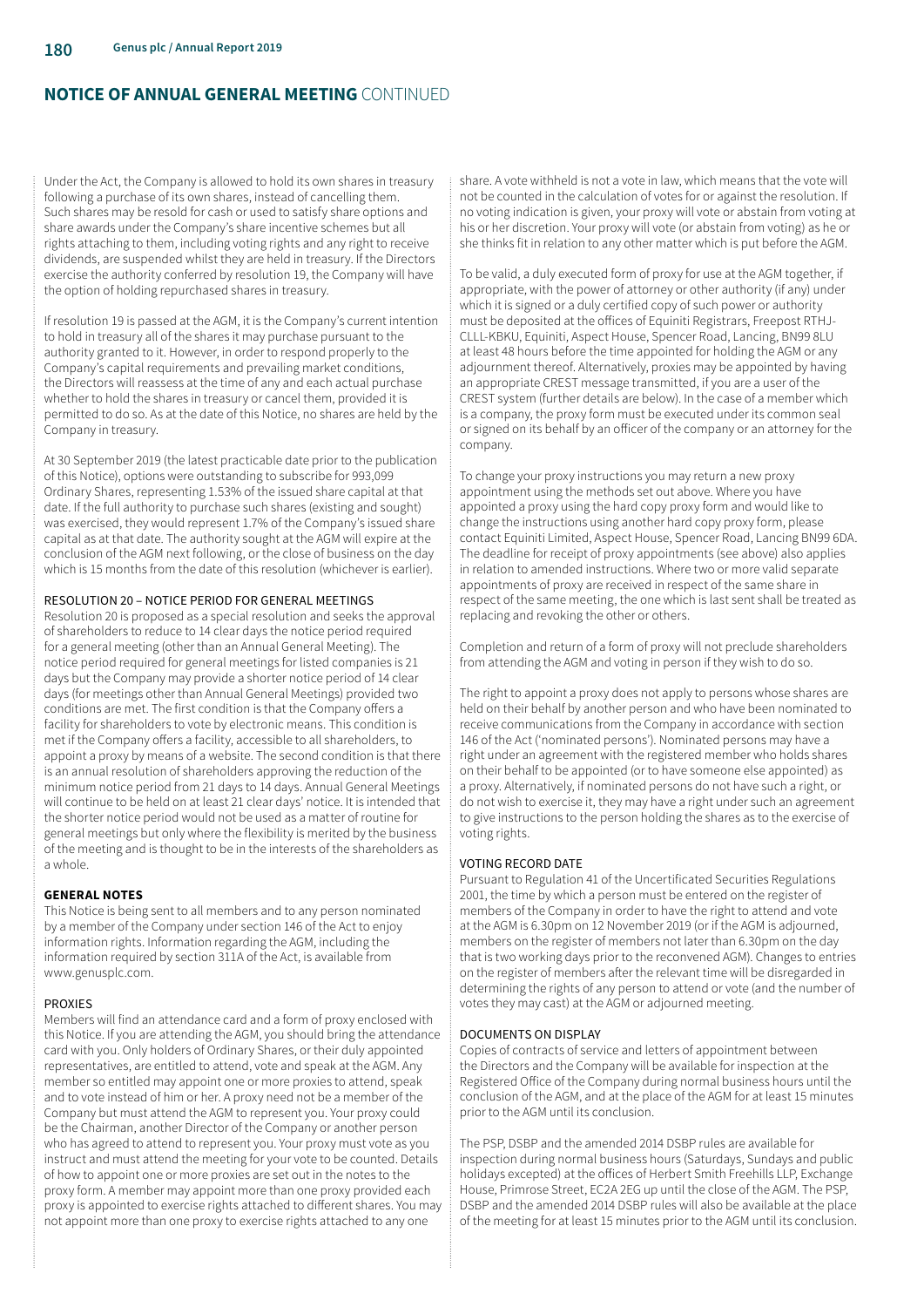#### CREST

CREST members who wish to appoint a proxy or proxies through the CREST electronic proxy appointment service may do so for this AGM to be held on 14 November 2019 at 11.00am and any adjournment(s) thereof by using the procedures described in the CREST Manual found on the Euroclear website www.euroclear.com. CREST Personal Members or other CREST sponsored members, and those CREST members who have appointed a voting service provider(s), should refer to their CREST sponsor or voting service provider(s), who will be able to take the appropriate action on their behalf. In order for a proxy appointment or instruction made using the CREST service to be valid, the appropriate CREST message (a 'CREST Proxy Instruction') must be properly authenticated in accordance with Euroclear UK and Ireland Limited's specifications and must contain the information required for such instructions, as described in the CREST Manual. The message, regardless of whether it constitutes the appointment of a proxy or to an amendment to the instruction given to a previously appointed proxy must, in order to be valid, be transmitted so as to be received by the issuer's agent (ID RA19) by the latest time(s) for receipt of proxy appointments specified in this Notice of AGM. For this purpose, the time of receipt will be taken to be the time (as determined by the timestamp applied to the message by the CREST Applications Host) from which the issuer's agent is able to retrieve the message by enquiry to CREST in the manner prescribed by CREST. After this time, any change of instructions to proxies appointed through CREST should be communicated to the appointee through other means.

CREST members and, where applicable, their CREST sponsors or voting service providers should note that Euroclear UK and Ireland Limited do not make available special procedures in CREST for any particular messages. Normal system timings and limitations will therefore apply in relation to the input of CREST Proxy Instructions. It is the responsibility of the CREST member concerned to take (or, if the CREST member is a CREST personal member or sponsored member or has appointed a voting service provider(s), to procure that his CREST sponsor or voting service provider(s) take(s)) such action as shall be necessary to ensure that a message is transmitted by means of the CREST system by any particular time. In this connection, CREST members and, where applicable, their CREST sponsors or voting service providers are referred, in particular, to those sections of the CREST Manual concerning practical limitations of the CREST system and timings.

The Company may treat as invalid a CREST Proxy Instruction in the circumstances set out in Regulation 35(5) (a) of the Uncertificated Securities Regulations 2001, as amended.

#### CORPORATE REPRESENTATIVES

Any corporation that is a member can appoint one or more corporate representatives who may exercise on its behalf all of its powers as a member provided that they do not do so in relation to the same shares.

#### TOTAL VOTING RIGHTS

As at 30 September 2019 (being the latest practicable date before publication of this Notice), the Company's issued share capital comprised 65,069,825 Ordinary Shares of 10 pence each. As at the date of this Notice, no shares are held by the Company in treasury. Each Ordinary Share carries the right to one vote at a general meeting of the Company and, therefore, the total number of voting rights in the Company as at 30 September 2019 is 65,069,825. The Company's website, referred to above, will include the contents of this Notice, information on the number of shares and voting rights and, if applicable, any shareholders' statements, shareholders' resolutions or shareholders' matters of business received by the Company after the date of this Notice.

#### **QUESTIONS**

Under section 319A of the Act, the Company must cause to be answered at the AGM any question a member asks relating to the business being dealt with at the AGM unless answering the question would interfere unduly with the preparation for the AGM or involve the disclosure of confidential information; the answer has already been given on a website in the form of an answer to a question; or it is undesirable in the interests of the Company or the good order of the AGM that the question be answered.

## REQUISITION RIGHTS

Under section 527 of the Act, members meeting the threshold requirements set out in that section have the right to require the Company to publish on its website a statement setting out any matter relating to: (i) the audit of the Company's Accounts (including the auditor's report and the conduct of the audit) that are to be laid before the AGM; or (ii) any circumstances connected with an auditor of the Company ceasing to hold office since the previous meeting at which annual accounts and reports were laid in accordance with section 437 of the Act. The Company may not require the members requesting any such website publication to pay its expenses in complying with sections 527 or 528 of the Act. Where the Company is required to place a statement on its website under section 527 of the Act, it must forward the statement to the Company's auditor not later than the time when it makes the statement available on the website. The business which may be dealt with at the AGM includes any statement that the Company has been required under section 527 of the Act to publish on its website.

## VOTING AT THE MEETING

In order for the voting preferences of all shareholders including those who cannot attend the meeting but who validly appoint a proxy, to be taken into account, a poll will be conducted on all resolutions at the AGM this year. Each shareholder and proxy present at the meeting will be invited to complete a poll card indicating how they wish to cast their votes in respect of each resolution. The results of the voting will be posted on the Company's website as soon as practicable after the meeting. Except as provided above, members who have general queries about the AGM should call Equiniti registrars on 0371 384 2290. If calling from overseas, please call the Equiniti overseas helpline number of +44 121 415 7047. Lines open 8.30am to 5.30pm, Monday to Friday (excluding UK public holidays). No other methods of communication will be accepted. You may not use any electronic address provided either in this Notice of AGM, or any related documents (including the proxy form) to communicate with the Company for any purposes other than those expressly stated.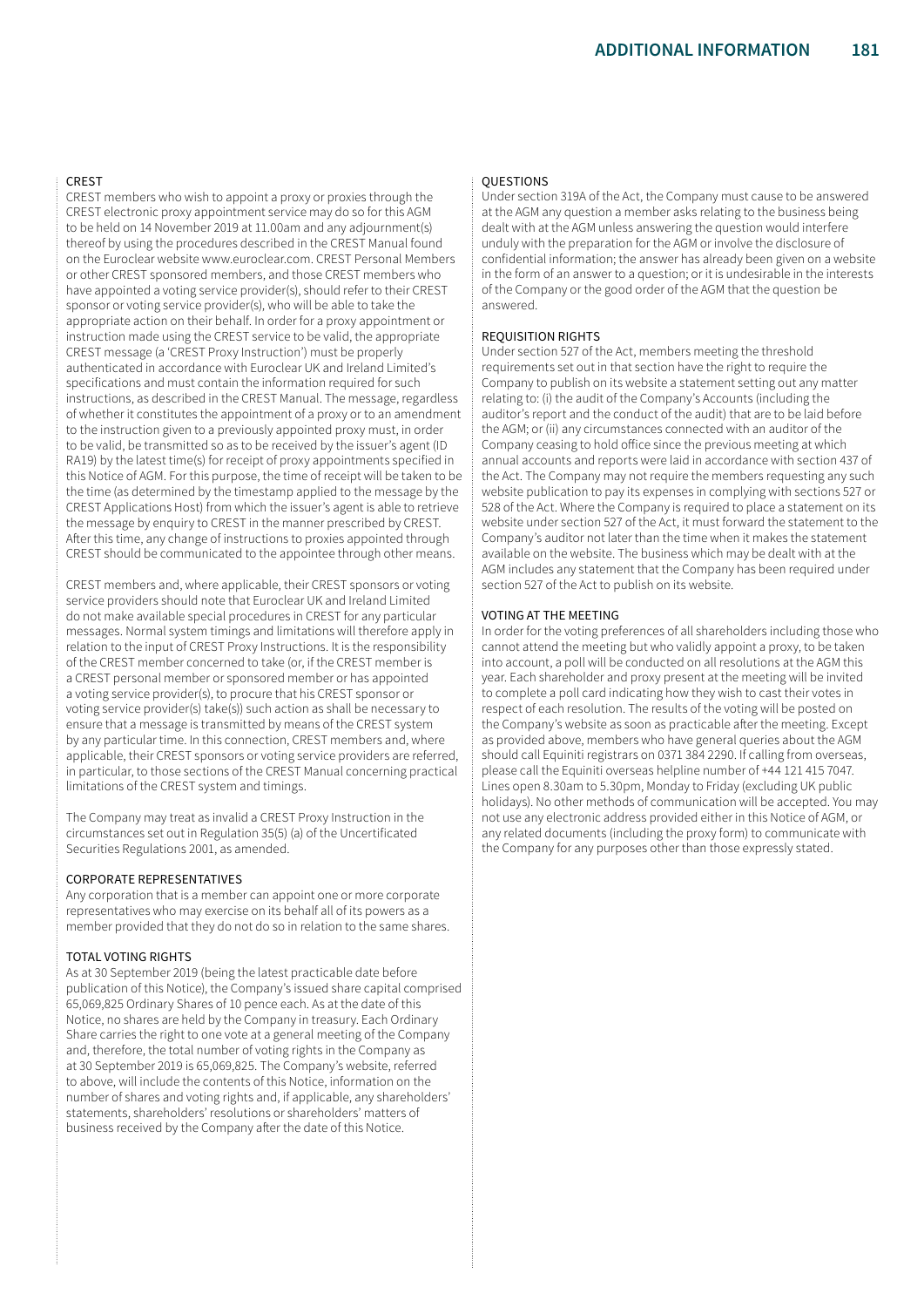#### **APPENDIX 1: SUMMARY OF THE PSP AND THE DSBP**

The Board believes that it is important to attract, motivate and retain employees of the appropriate calibre and to align their interests with those of shareholders in the Company. Following review by the Remuneration Committee (the 'Committee'), it has been determined to introduce the new PSP and DSBP, which have been prepared taking account of the significant updates to best practice in corporate governance since the existing performance share plan and deferred share bonus plan were adopted in 2014. Accordingly, the Board is seeking shareholder approval for the new PSP and DSBP to replace the existing Genus plc Performance Share Plan and Deferred Share Bonus Plan.

The PSP incentivises executives to deliver superior returns to shareholders over a three year period, by providing them with the opportunity to acquire ordinary shares in the Company ('Shares') dependent on satisfying performance conditions.

The DSBP provides that a proportion of an employee's annual cash bonus is deferred into shares over a three year period, conditional upon remaining in employment.

#### **TERMS COMMON TO THE PSP AND DSBP (TOGETHER THE 'PLANS')**  1. ADMINISTRATION

Awards may be granted, and the Plans will be administered, by the Board, or a duly authorised committee of the Board. The current intention is that the Plans will be administered and awards granted by the Committee (and this will always be the case in respect of awards for Executive Directors of the Company ('Executive Directors')).

## 2. ELIGIBILITY

Awards may be granted to any of the employees of the Company or its subsidiaries, including the Executive Directors ('Participants'). In respect of the DSBP only, where an employee or Executive Director ceases to hold office or employment with the Company or any company which from time to time is a subsidiary of the Company (the 'Group'), the Board may determine that a proportion of any annual bonus payable to such employee or Director following such cessation shall be deferred in accordance with the rules of the DSBP.

# *EXECUTIVE DIRECTORS*

Participation by the Executive Directors shall, unless and until approved otherwise by shareholders, be in accordance with the terms of the Company's remuneration policy as approved by shareholders from time to time (the 'Remuneration Policy').

# *FORM OF AWARDS*

Under the Plans, awards ('Awards') will take the form of either:

- (a) a conditional right to receive Shares which will be automatically transferred to the Participant following vesting (a 'Conditional Award'); or
- (b) a nil-cost option, exercisable by the Participant following vesting during a permitted exercise period (extending not later than the tenth anniversary of the date of grant) (an 'Option').

# *NON-TRANSFERABLE AND NON-PENSIONABLE*

Awards are non-transferable, save to personal representatives following death, and do not form part of pensionable earnings.

# *PLAN LIMITS*

Shares may be newly issued, transferred from treasury or market purchased for the purposes of the Plans.

Awards may not be granted under the Plans on terms capable of being satisfied by newly issued Shares where to do so would cause the number of Shares which may be issued pursuant to outstanding Awards granted within the previous 10 years under the Plans and any other employees' share scheme adopted by the Company, when added to the number of Shares issued for the purpose of any such Awards, to exceed 10 per cent. of the Company's ordinary share capital in issue immediately prior to the proposed date of grant.

Awards may not be granted under the Plans on terms capable of being satisfied by newly issued Shares where to do so would cause the number of Shares which may be issued pursuant to outstanding Awards granted within the previous 10 years under the Plans and any other discretionary employees' share scheme adopted by the Company, when added to the number of Shares issued for the purpose of any such Awards, to exceed 5 per cent. of the Company's ordinary share capital in issue immediately prior to the proposed date of grant. For these purposes, the Committee interprets this 5 per cent. limit as applying to Awards granted to Executive Directors and executive committee members only.

These limits do not include rights to Shares which have been released, lapsed or otherwise become incapable of exercise or vesting.

Treasury shares will count as new issue Shares for the purpose of these limits for so long as institutional investor bodies consider that they should be so counted.

## *RETENTION PERIOD*

If the Committee so determines, Awards may be subject to a retention period of two years following the vesting of an Award granted under either Plan during which a Participant shall not be permitted to dispose of the Shares acquired on vesting (other than to cover tax liabilities, following a cessation of employment or in the event of a corporate action).

## *DIVIDEND EQUIVALENTS*

Participants may receive additional Shares with equal value to the dividends which would have been paid during the vesting period on the number of Shares that vest.

## *CASH ALTERNATIVE*

If the Committee so determines, an Award may be satisfied in whole or in part by a cash payment as an alternative to the issue or transfer of Shares.

## *LEAVERS*

An Award granted under either Plan will normally lapse where the Participant ceases to hold office or employment with the Group. Awards will not lapse where the cessation of office or employment with the Group is due to injury, disability, redundancy, retirement, the transfer of the Participant's employment in connection with a business sale, the company with which the Participant holds office or employment ceasing to be a member of the Group, death, or any other reason if the Committee so determines (a 'Good Leaver').

Where a Participant ceases employment for a Good Leaver reason before the normal vesting date, the Award will continue to remain capable of vesting on its normal vesting date, provided that the Committee may determine that the Award will instead vest on or at any time following the date of cessation.

Where an Award remains outstanding in circumstances where the Participant has become a Good Leaver, the Committee may impose additional terms on the vesting of such Award including terms preventing awards vesting in whole or in part if the Participant takes up a new executive role with another company.

An Option will be exercisable during a period of six months from the vesting date (or such other period as the Committee may permit).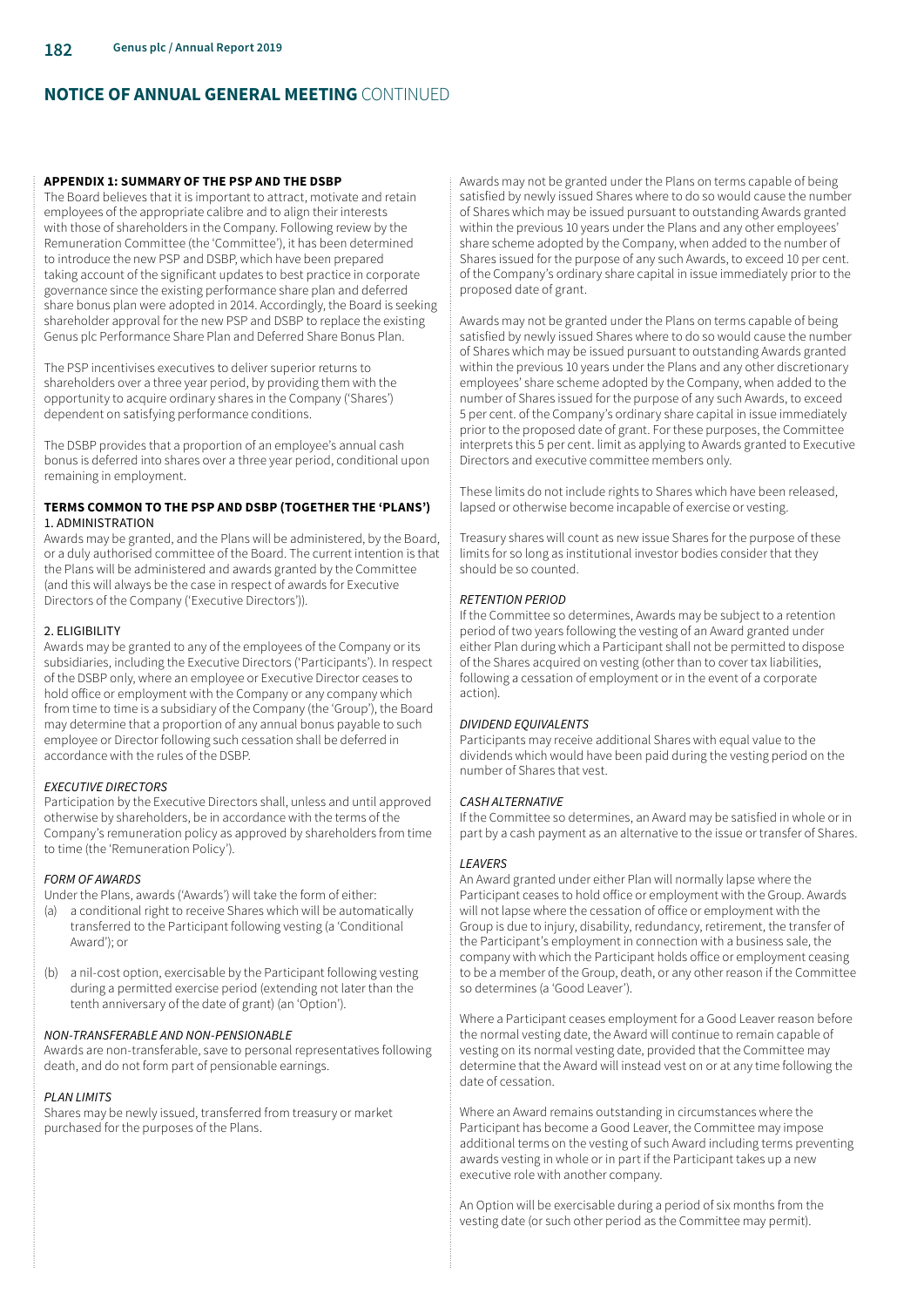Any exercise of discretion in respect of Awards granted to Executive Directors shall be undertaken in accordance with the terms of the prevailing Directors' Remuneration Policy.

#### *CORPORATE ACTIONS*

In the event of a change of control, Conditional Awards will normally vest and Options may be exercised for a period of six months. In the event of the passing of a resolution for the voluntary winding-up of the Company, Conditional Awards will vest and Options will be exercisable for a period of two months. In the event of a demerger of a substantial part of the Group's business, a special dividend or a similar event affecting the value of the Shares to a material extent, Awards may be adjusted as set out below or the Committee may allow Awards to vest, in which case Options may be exercised for a period of two months, or such longer period as the Committee may permit. Where the corporate action forms part of an internal re-organisation, unless the Committee determines otherwise, an Award shall not vest, and instead will be replaced with an Award of equivalent value over shares in the new controlling company and, in the case of the PSP, will continue to be subject to performance conditions.

#### *INTERNATIONAL TRANSFERS*

If a Participant is transferred to work in another country as a result of which the Participant or a Group Company will suffer a tax disadvantage or the Participant will become subject to restrictions on his ability to receive or deal in Shares, or to exercise an Option, the Committee may determine that an Award will vest prior to the date of such transfer, in which case an Option may be exercised during a period of six months.

#### *EXTENT OF VESTING*

Where, prior to the normal vesting date, a Participant ceases employment, or gives or receives notice, for a Good Leaver reason, is subject to an international transfer on which Awards vest, or there is a corporate action, the number of Shares in respect of which an Award vests will, unless the Committee determines otherwise, be pro-rated on the basis of the number of whole months which have elapsed from the date of grant to the date of cessation (or, unless the Board determines otherwise, notice) or the corporate action (as applicable) and, in the case of the PSP, be based on satisfaction of the performance condition. The Committee may adjust the extent to which a PSP Award shall vest (negatively or positively, but never to more than the original number of Shares subject to the Award) if it determines that it is appropriate to do so to reflect the broader circumstances of the Group. In respect of Awards granted to Executive Directors, any such adjustment shall be undertaken in accordance with the terms of the prevailing Directors' Remuneration Policy.

#### *VARIATION OF CAPITAL*

The number of Shares subject to Awards and, where applicable, any Option exercise price may be adjusted, in such manner as the Committee may determine, following any variation of share capital of the Company or a demerger of a substantial part of the Group's business, a special dividend or a similar event affecting the value of Shares to a material extent.

## *ALTERATIONS*

The Committee may amend the rules of the Plans as it considers appropriate, subject to any relevant legislation, provided that no modification may be made which confers any additional advantage on Participants relating to eligibility, plan limits, the basis of individual entitlement, the price payable for the acquisition of Shares and the provisions for the adjustment of Awards without prior shareholder approval, except in relation to performance conditions or for amendments which are minor amendments to benefit the administration of the Plans, to take account of a change in legislation, or to obtain or maintain favourable tax, exchange control or regulatory treatment for Participants or the Company (or other Group Companies).

#### *CLAW-BACK*

In respect of the PSP, the Committee may apply claw-back where at any time before vesting or at any time prior to the third set of audited accounts being published following the date on which an Award vests if it determines that the financial results of the Company were misstated, an error was made in any calculation or in assessing performance, in each case resulting in the number of Shares in respect of which the Award was granted or vested being more than it should have been.

In respect of the DSBP, the Committee may apply claw-back where at any time before vesting it determines that the financial results of the Company were misstated or an error was made in any calculation, which resulted in the number of Shares in respect of which the Award was granted or vested being more than it should have been.

In respect of Awards granted under both Plans, the Committee may also apply claw-back at any time where it determines that, at any time prior to the vesting of a Conditional Award (or exercise of an Option) either the Participant committed misconduct that justified, or could have justified, dismissal, the Participant committed an act or omission which had a significant detrimental impact on the reputation of any Group Company, a material failure of risk management occurred for which the Participant was directly or indirectly responsible or which occurred in the part of the business in which the Participant performs a role or has responsibility or in the event of corporate failure.

A claw-back may be satisfied in a number of ways, including by reducing the amount of any future bonus, by reducing the vesting of any subsisting or future Awards, by reducing the number of Shares under any vested but unexercised Option and/or by either one or both of a requirement to make a cash payment or transfer of Shares to the Company.

The claw-back provisions will not apply following the occurrence of a takeover or similar corporate event.

#### *OVERSEAS PLANS*

Each of the Plans contains provisions which permit the Board to establish further plans for the benefit of overseas Participants based on the relevant plan but modified as necessary or desirable to take account of overseas tax, exchange control or securities laws. Any new Shares issued under such plans would count towards the individual and overall plan limits outlined above.

#### *EMPLOYEE BENEFIT TRUST (THE 'EBT')*

The Company may use the existing EBT, or may establish a new EBT, to operate in conjunction with the Plans and otherwise to benefit Participants and former Participants of the Company and its subsidiaries.

The Company and its subsidiaries may fund the EBT by loan or gift to acquire Shares by market purchase, by subscription or from treasury. Any Shares issued to the EBT (where the trust does not acquire Shares by market purchase) will be treated as counting against the Plan limits contained in the rules of the Plans.

The EBT is, or will be, constituted by a trust deed between the Company and an offshore independent professional trustee. The power to appoint and remove the trustee rests with the Company. The EBT will not, without prior shareholder approval, be able to make an acquisition of Shares where it would then hold more than 5 per cent. of the Company's issued share capital from time to time.